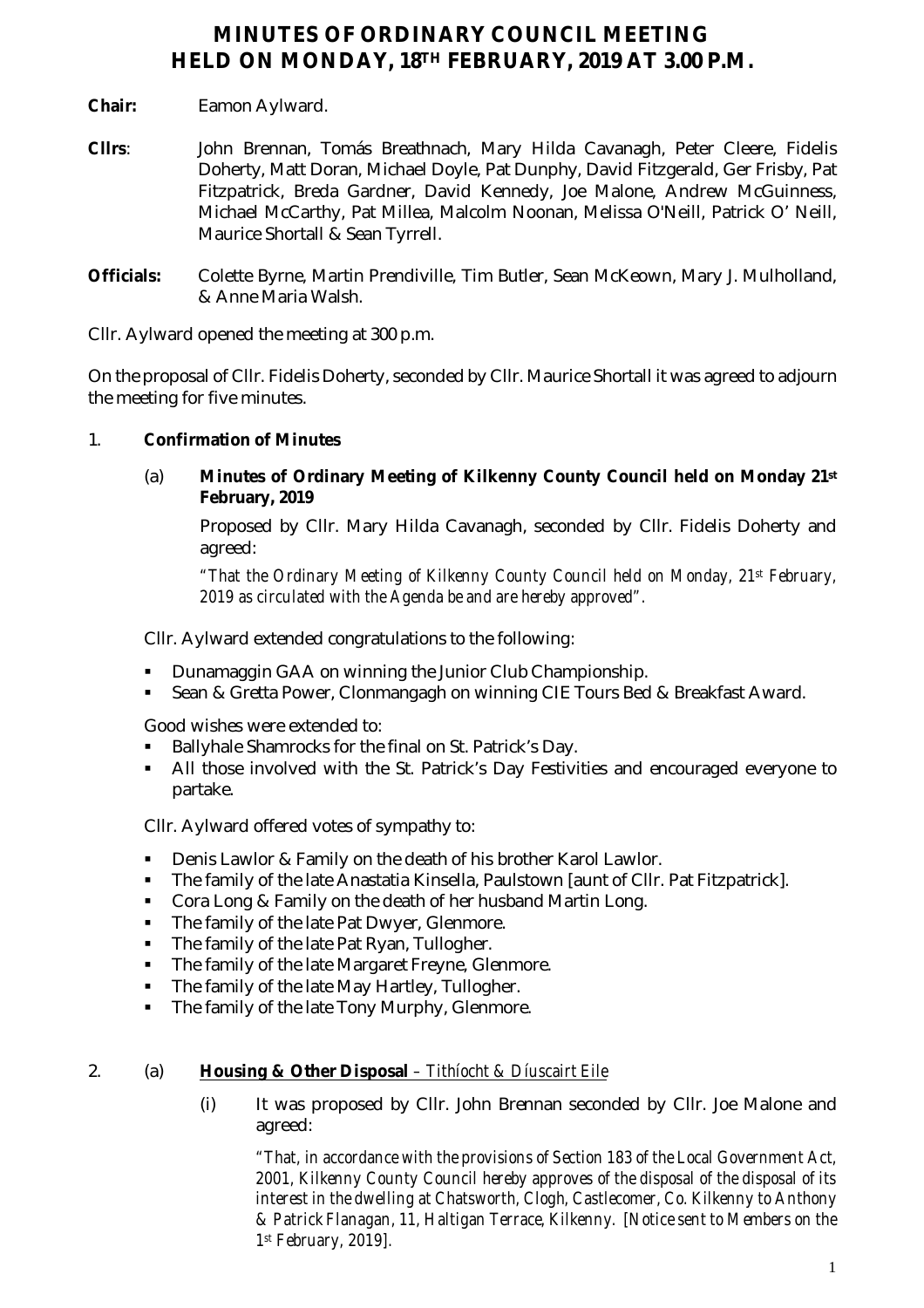(ii) It was proposed by Cllr. Joe Malone seconded by Cllr. Melissa O'Neill and agreed:

*"That, in accordance with the provisions of Section 183 of the Local Government Act, 2001, Kilkenny County Council hereby approves of the disposal of its interest in plot of ground measuring approx. 0.04 acre as identified on the enclosed map, at Waterford Road, Kilkenny to Charlie Cullen, Waterford Road, Kilkenny for the sum of €5,000 (five thousand euro) with the Purchaser being responsible for all legal costs associated with the sale, including those of Kilkenny County Council." [Notice sent to Members on the 4th February, 2019].*

(iii) It was proposed by Cllr. Breda Gardner seconded by Cllr. Joe Malone and agreed:

*"That, in accordance with the provisions of Section 183 of the Local Government Act, 2001, Kilkenny County Council hereby approves of the disposal of its interest in plots of ground at Newtown, Littleton, Co. Tipperary as identified on the attached map, to James Bourke, Newtown, Littleton, Co. Tipperary for Nil consideration with each party being responsible for their own legal costs associated with the sale. Combined plots measure 0.511 hectare." [Notice sent to Members on the 4th February, 2019].*

#### (b) **Planning**

(i) **Taking in Charge: Kilfera Court, Raggetsland & Kilfera, Co. Kilkenny** It was proposed by Cllr. Andrew McGuinness, seconded by Cllr. Pat Millea and agreed that:

*"That the County Council of the County of Kilkenny, in exercise of the powers conferred on them by Section 11 of the Roads Act, 1993 and in compliance with Section 180 of the Planning & Development Act, 2000 as amended by Section 59 of the Planning & Development Act 2010, hereby declares the road listed in the Public Notice and listed below, to be a Public Road". ESTATE: Kilfera Court, Raggettsland and Kilfera, Co. Kilkenny. (10 Units)*

# (ii) **Taking in Charge of The Greens, Thomastown, Co. Kilkenny**

[*Realigned section of Local Road only].* It was proposed by Cllr. Peter Cleere, seconded by Cllr. Breda Gardner and agreed that:

*"We, the members of Kilkenny County Council approve the initiation of proceedings for the taking in charge of the following development in accordance with Section 11 of the Roads Act, 1993". Developments:TC59 Taking in Charge of The Greens, Jerpoint West, Thomastown, Co. Kilkenny (Realigned section of Local Road only)*

#### (iii) **Taking in Charge of Inis Alainn, Fiddown, Co. Kilkenny**

It was proposed by Cllr. Pat Dunphy, seconded by Cllr. Fidelis Doherty and agreed that:

*"We, the members of Kilkenny County Council approve the initiation of proceedings for the taking in charge of the following development in accordance with Section 11 of the Roads Act, 1993 and in compliance with Section 180 of the Planning and Development Acts 2000 to 2018". Developments: TC112 – Inis Alainn, Fiddown, Co. Kilkenny.*

A number of queries in relation to Taking in Charge were received from Cllrs. Breda Gardner, David Kennedy, Andrew McGuinness and Maurice Shortall in relation to works required, site resolution plans for unfinished estates, difficulties engaging with Developers, wall and re-alignment of the road at the Greens Thomastown.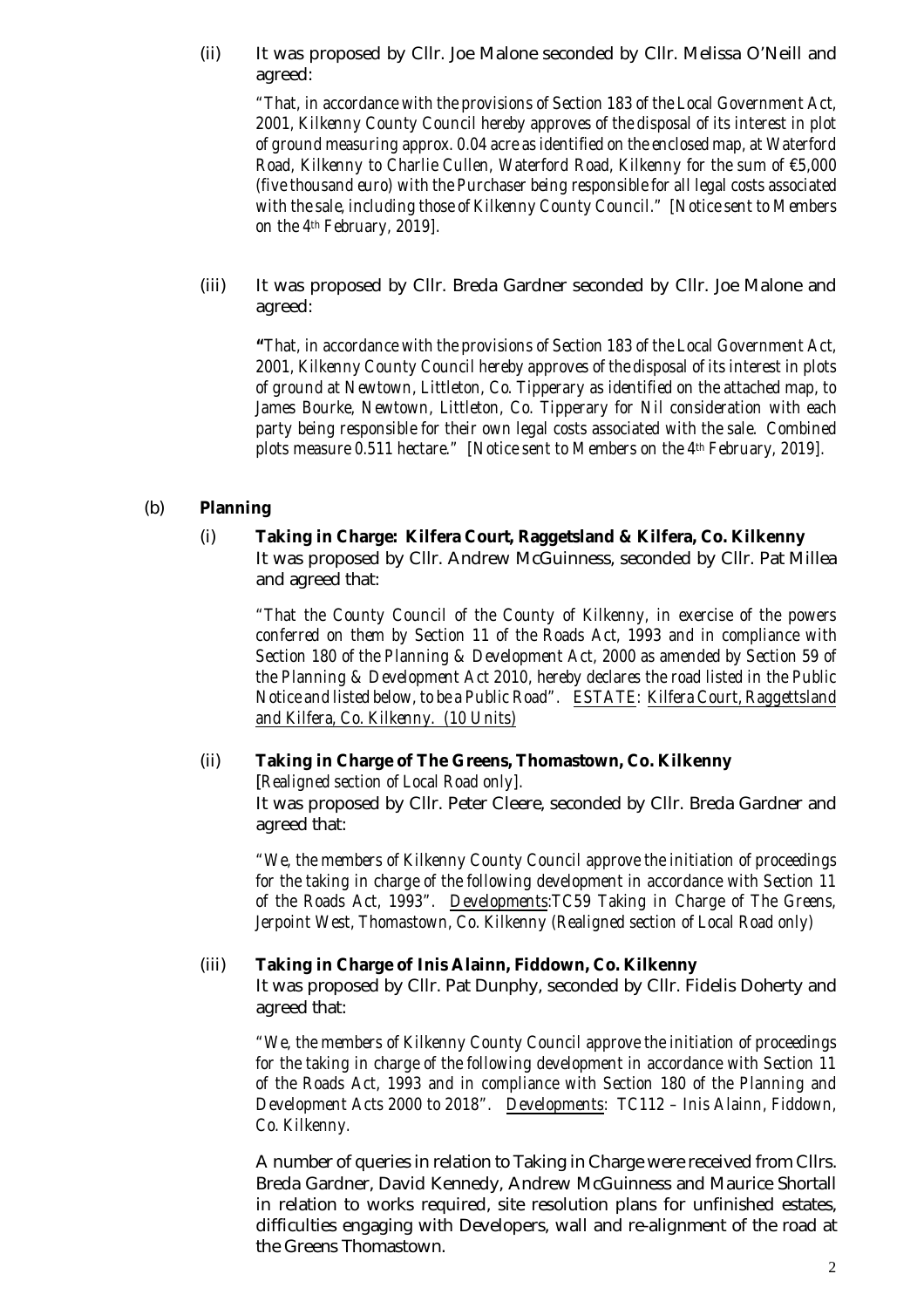Mr. Sean McKeown responded to all the queries raised and agreement to give more detail on works carried out by the Council in the estates being taken in charge.

It was further agreed that a report on all housing developments in the process of taking in charge will be given at each Municipal District meeting.

# (c) (i) **Chief Executives Monthly Report**

Ms. Colette Byrne presented her monthly report to the Members. Contributions/queries were received from Cllrs. P. Cleere, M. Shortall, M. O'Neill, F. Doherty, M. Doyle, M. McCarthy, B. Gardner, D. Kennedy, MH. Cavanagh, P. O'Neill, J. Malone, A. McGuinness, P. Dunphy, M. Noonan, S. Tyrrell, E. Aylward and T. Breathnach on the following:

- Paint the Town Scheme.
- **Part 8: Pedestrian Bridge in Castlecomer.**
- **First Responders CLÁR Funding.**
- Status New Ross By Pass.
- Welcomed the visit of the Minister for Housing to County Kilkenny.
- Restrictions on business in Thomastown with works on the Culvert.
- Propose Rates strike off for the period of disruption for businesses in Thomastown.
- Welcome funding of €2.1m for Thomastown under Rural Regeneration.
- **Clarify costs of works on Culvert in Thomastown.**
- **Castlecomer Traffic Management Plan.**
- Improve communication with affected businesses when Council is carrying out any works in the City & County, increase level of consultation.
- Status of works to Tower Junction, N24 Realignment, Rathkieran Junction.
- **Illegal dumping.**
- Fixed penalty notices for littering.
- Grass cutting support bio diversity and additional signage for projects.
- Waste Management Enforcement more surveillance, level of detection has increased and increasing litter fines issued.
- Separate development Plan for Kilkenny City.
- Centre for Traditional Building in Kilkenny.
- Level of Anti-Social behaviour in social housing.
- Pesticide Prevention Presentation to SPC5.
- **Ferrybank Playground.**
- **Spring Clean Up.**
- **Three Sisters Marine Project.**
- Removal of discretionary works under Road Grant allocation.
- Northern Ring Road Extension 0 what is next stage and timeframe, how much has been spent to-date.

A number of Members contributed to a proposal made by Cllr. Michael Doyle, seconded by Cllr. Breda Gardner that Rates would be deferred for businesses affected by the works to the culvert in Thomastown as a gesture of good will.

Mr. Butler gave an update on the works proposed, cost of works and time period involved.

Mr. Martin Prendiville advised that a budget for 2019 has been adopted by the Members in 2018. This proposal is not legal as there is an Adopted Budget in place. The Council engage with all ratepayers who have difficulties in paying rates and agree a payment plan with them. The proposal as outlined would set a precedent for all ratepayers. The Council has and will continue to have works ongoing in all towns and villages across the County.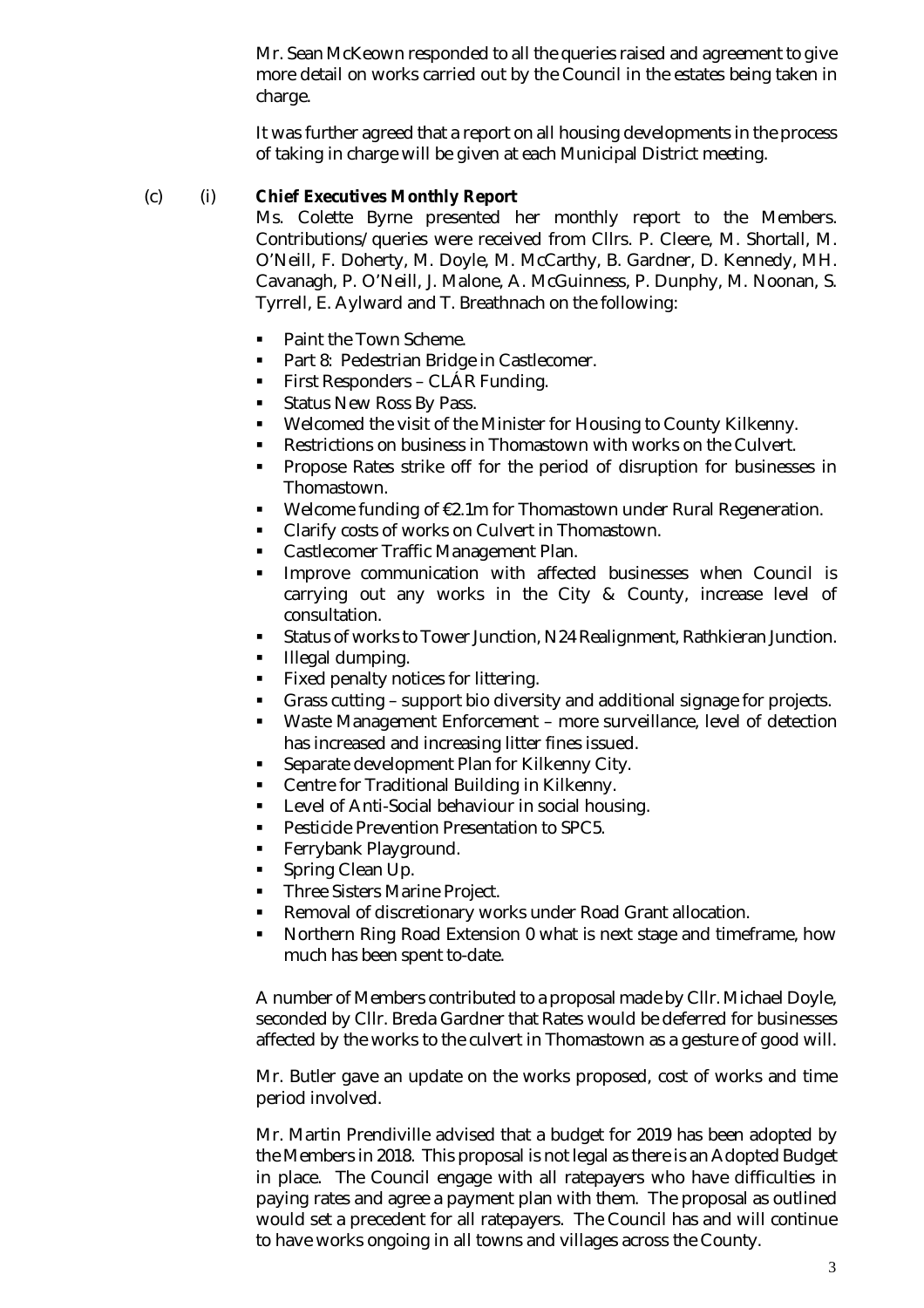There has not been a deferral or strike off of rates where improvement works are being carried out.

Ms. Colette Byrne advised that the Council cannot go back now and change an adopted Budget.

Mr. Tim Butler, Mr. Sean McKeown and Ms. Mary Mulholland responded to all the other queries raised by members.

#### (ii) **Service Delivery Plans 2019**

Mr. Tim Butler presented the Services Delivery Plan for 2019. He advised the meeting that the Plan outlined the programme of works to be undertaken by each Directorate in 2019. This is in line with the objectives of the Corporate Plan and with the Budget adopted for 2019 by the Members.

Contributions were received from Cllrs. Malcolm Noonan, Tomás Breathnach and Maurice Shortall in relation to the following:

- Use of Mayfair Building for Library and future of Carnegie Library.
- Bus Shelters in rural areas and rural transport links.
- **Cycle lanes on approach roads to Waterford City.**
- **Water Quality Monitoring.**
- **Water Services Capital Projects.**
- **Retrofitting Programme for houses.**
- Harmonisation of Rent Scheme.
- Upgrading facilities in Fire Stations.

Mr. Tim Butler and Ms. Mary Mulholland responded to the issues raised by the Members. Ms. Mulholland advised that a number of projects will be undertaken in the various service areas which have been included in policy documents and service plans already adopted by the Members such as Section 26 Plan under Fire Services Act. Mr. Butler advised that there will be ongoing engagement with Irish Water in relation to progressing capital projects and upgrades to current schemes. Kilkenny County Council is involved with KLP in relation to a bike scheme for Kilkenny City and with National Transport Authority in relation with rural transport links. The Smarter Travel Plan will be reviewed during the year and improvements to roads in the Ferrybank area will be undertaken with funds approved under the Urban Regeneration Development Fund.

Ms. Mulholland further advised the Members that rent schemes with the Council and former Borough Council are being harmonised over a few years. She advised that the locations of houses retrofitted will be issued to Members. It was agreed by Members to provide new Library at the Mayfair Building and Carnegie Library will remain for Library purposes.

It was proposed by Cllr. Peter Cleere, seconded by Cllr. Malcolm Noonan and agreed:

*"That the Draft Service Delivery Plan for 2019 is hereby approved by the members of Kilkenny County Council."*

#### (iii) **Report on Changes to Register of Electors**

Cllr. Eamon Aylward advised that the report on Changes to the Register of Electors following the Local Electoral Boundary Committee Review has been circulated for Members information. Any query can be made to Corporate Services.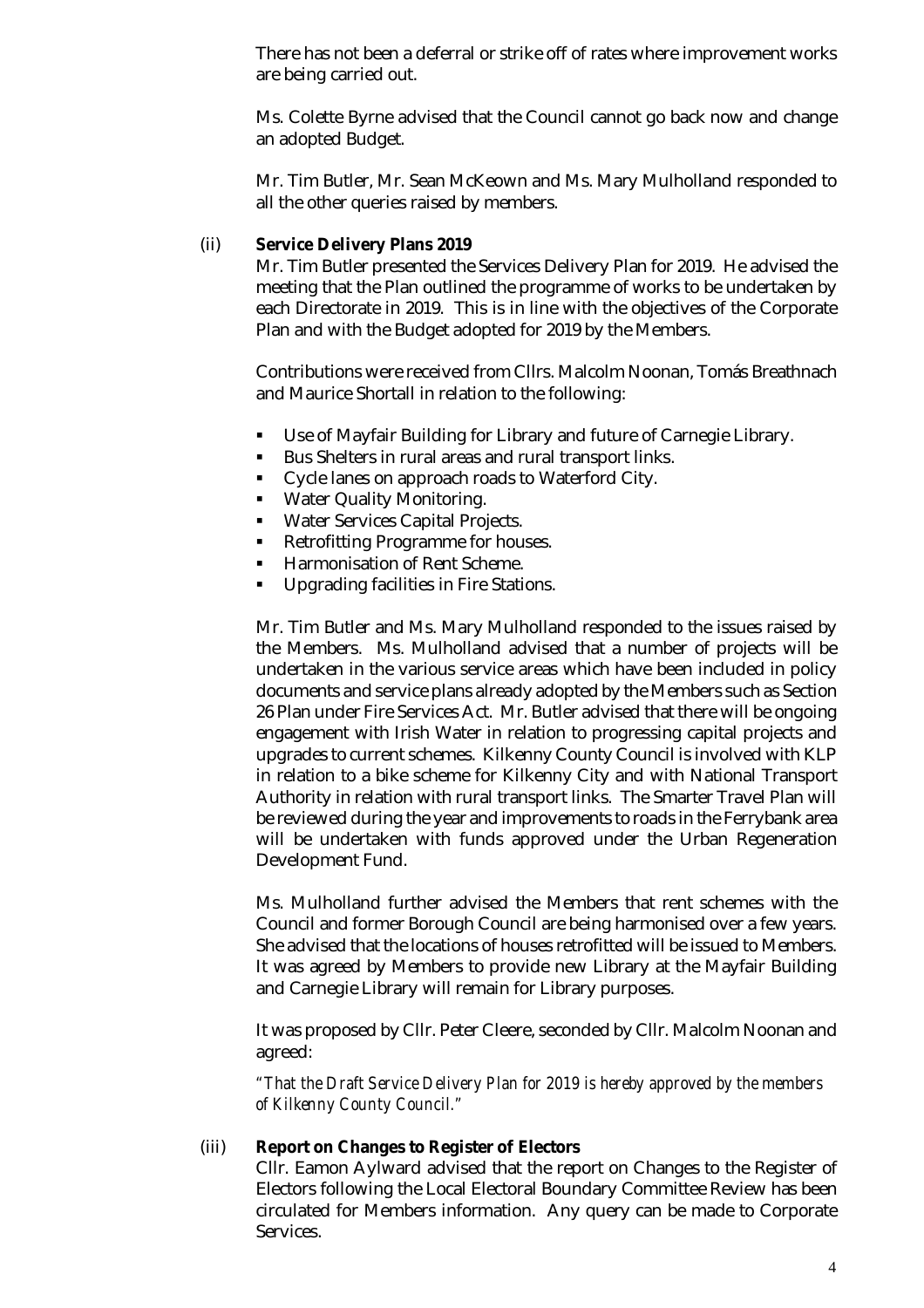A number of queries were raised by Cllrs. David Kennedy, Malcolm Noonan and Fidelis Doherty in relation to the Supplementary Register and encouraging people to vote.

Mr. Butler responded to the queries raised. Ms. Anne Maria Walsh advised that there is currently a national public consultation in progress on Reform of the Electoral Registration Process. Closing date for receipt of submissions is 15<sup>th</sup> March, 2019. Details will be circulated to the Members.

# (d) (i) **Arts Act Grants 2019**

Ms. Mary Mulholland referred to report circulated with the Agenda and advised that it is recommended that 18 grants be awarded to a total value of €15,817. An assessment panel reviewed all 27 applications received.

It was proposed by Cllr. Pat Fitzpatrick, seconded by Cllr. Malcolm Noonan and agreed:

*"That Kilkenny County Council approves the allocation of €15,817.00 to the 18 applicants approved under the Arts Grants 2019, as per report circulated".* 

# (ii) **Festival Grants 2019**

Mr. Sean McKeown presented report on the Festival Grants allocation for 2019. He advised that a provision of €95,000 is available for all grants. €76,000 for Festivals and €19,000 for Community Events. He recommended approval of 15 grants for funding in the amount of €76,000.

It was proposed by Cllr. Andrew McGuinness seconded by Cllr. Maurice Shortall and agreed:

*"That the Festival & Event Grants 2019 totalling €76,000 are hereby approved by the Members of Kilkenny County Council, as per report circulated."*

#### 3. **Correspondence**

Ms. Anne Maria Walsh advised that responses received from the Department of Housing, Planning & Local Government and Department of Rural & Community Development has been circulated to all Members.

# 4. **Business Adjourned From a Previous Meeting**

None.

# 5. (i) **Schedule of Meetings from July, 2018 to October, 2018**

It was proposed by Cllr. Melissa O'Neill seconded by Cllr. John Brennan and agreed.

# (ii) **Agree dates for Cathaoirleachs Receptions**

Cllr. Aylward advised that the CPG has recommended subject to Council approval to the following Cathaoirleach's Receptions:

- (a) Dunamaggin GAA Hurling Club and Ballyhale/Shamrocks Hurling Club on Monday, 25th March, 2019 at 6.00 p.m.
- (b) Mullinavat and South Kilkenny Comhaltas Ceoltoirí on Friday, 29th March, 2019 at 5.00 p.m.

It was proposed by Cllr. Eamon Aylward, seconded by Cllr. Joe Malone and agreed to afford reception to the three groups.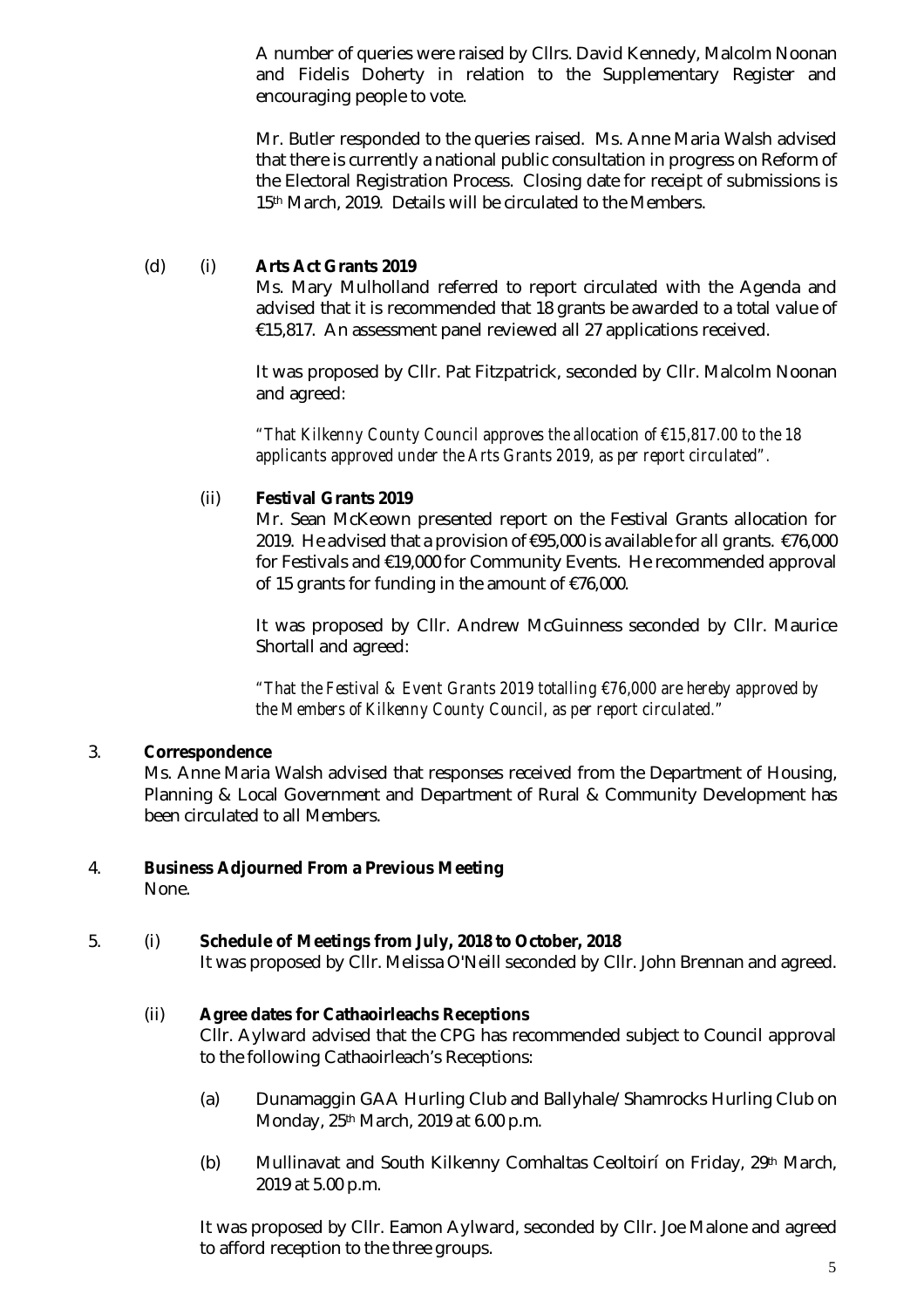- 6. **Consideration of Reports and Recommendations of Committees of the Council** None.
- 7. **Other Business set forth in the Notice convening the Meeting–** None.

#### 8. **Conferences – Request for approval to Attend**

Schedule of Conferences circulated with the Agenda was proposed by Cllr. Fidelis Doherty seconded by Cllr. Maurice Shortall and agreed.

# 9. **Matters Arising from Minutes**

It was agreed to correct Minutes of Meeting under Item 2 (d) (i) – change July 2012 to July 2014.

#### 10. **Any Other Business**

Cllrs. Breda Gardner and David Kennedy welcomed the funding allocatoin under Rural Regeneration Development Fund for Thomastown and thanked all involved in preparing the application.

#### 11. **Notices of Motion**

Cllr. Aylward advised that he is taking both of these notices together.

It was proposed by Cllr. Fidelis Doherty, seconded by Cllr. Breda Gardner and agreed:

#### *01 (19) Cllr. Fidelis Doherty*

*"That Kilkenny County Council, noting the recent Cervical Check Scandal, calls upon the Minister*  for Health, Simon Harris, and An Taoiseach, to acknowledge, support and respond in detail to the *demands of the Standing 4 Women\* Campaign. These include Legislation and policy on mandatory open disclosure independent of the patient safety bill, provision of a start and end date and full disclosure on the 1800 smears yet to be audited, and the breakdown of the new packages being negotiated laboratories carrying out smear slide analysis including mandatory site audits.''*

#### *02 (19) Cllr. Breda Gardner*

*"That Kilkenny Council noting the recent Cervical check Scandal, calls upon the Minister for Health and An Taoiseach to acknowledge, support and respond in detail to the demands of the standing4Women Campaign. These include:*

*Legislation and policy on mandatory open disclosure independent of the Patient Safety Bill. Provision of a start and end date and full disclosure on the 1800 smears yet to be audited and a breakdown of the new packages being negotiated with laboratories carrying out smear slide analysis including mandatory site audits."*

Cllrs. Fidelis Doherty, Breda Gardner, Melissa O'Neill and Sean Tyrrell contributed to these Notices of Motion.

#### **03 (19) Cllr. Melissa O'Neill**

It was proposed by Cllr. Melissa O'Neill seconded by Cllr. Breda Gardner and agreed:

*"That Kilkenny County Council adopt a policy regarding all sporting funding from all LCDC Council fundings that are given to any sporting organisation to have disability inclusion programmes included as criteria for funding, so funds do not only benefit one club or sport but have a more integrated sports focus which takes into account the wider needs of the community with an emphasis on disability."*

Contributions were received from Cllrs. M. O'Neill, B. Gardner, P. Dunphy, E. Aylward, S. Tyrrell, P. Cleere and D. Kennedy in relation to this motion.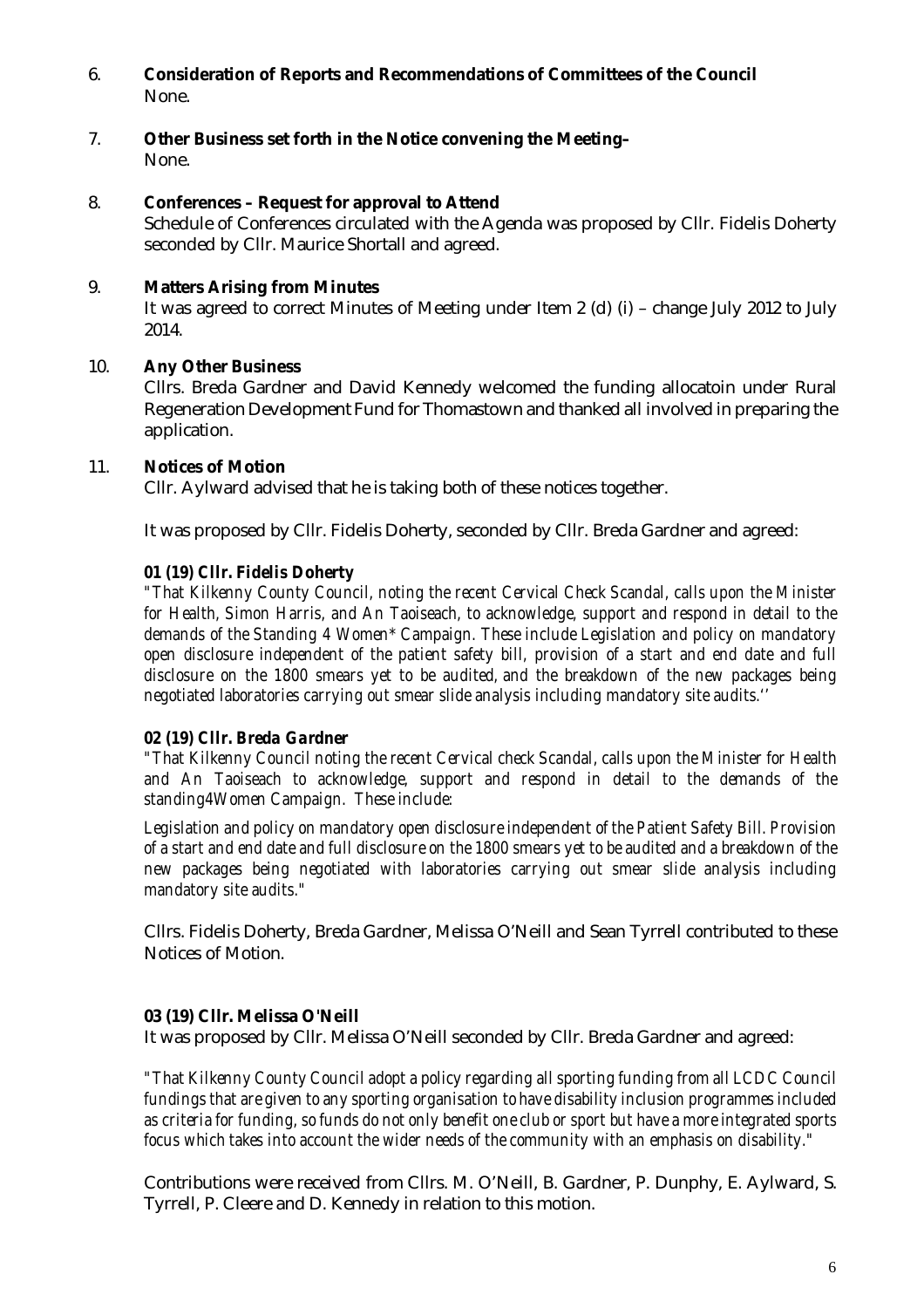Ms. Mary Mulholland advised that the LCDC is an independent entity. Kilkenny County Council cannot adopt a motion on how LCDC should dispense these funds. She advised that Kilkenny County Council, in allocating Council funds, do consider disability inclusion. It may not be possible for all projects to comply with National Disability Standards as the cost of work may increase significantly. Local communities may not be able to fund the requested works for local responses.

Most projects undertaken can be accessed by all people including disability. Members advised that all sporting organisations have a social inclusion policy where all people are welcome to avail of the facilities. Ms. Colette Byrne advised that the LCDC is independent of the Council and the Council cannot instruct them on this issue.

Cllr. Melissa O'Neill requested that her motion be amended to the following:

*"That Kilkenny County Council adopt a policy that any Council funding given to sporting organisations to have disability inclusion programmes included as criteria for funding, so funds do not only benefit one club or sport but have a more integrated sports focus which takes into account the wider needs of the community with an emphasis on disability."*

This was seconded by Cllr. Breda Gardner.

Cllr Aylward called for a vote on the amended motion.

**Voting in Favour [2]** *Breda Gardner & Melissa O'Neill*

**Voting Against [13]** *Michael McCarthy, Peter Cleere, Michael Doyle, David Kennedy, Andrew McGuinness, Patrick O'Neill, Sean Tyrrell, Malcolm Noonan, Eamon Aylward, Tomás Breathnach, Fidelis Doherty, Pat Dunphy, Ger Frisby.*

The Motion was defeated.

# **04 (19) Cllr. John Brennan, Pat Dunphy, Pat Fitzpatrick, David Kennedy, Andrew McGuinness, Patrick McKee & Malcolm Noonan**

It was proposed by Cllr. Malcolm Noonan seconded by Cllr. David Kennedy and agreed:

*"That Kilkenny County Council should write to the Minister requesting that he support Brian Stanley's Private Members Bill on micro-electricity generation that is currently going through the Dáil."*

Cllrs. Noonan and Kennedy spoke on this motion.

#### **05 (19) Cllr. Michael McCarthy**

It was proposed by Cllr. Michael McCarthy seconded by Cllr. Peter Cleere and agreed:

*"That Kilkenny County Council alert the public, via the Council's website and in the press and local radio, to the need for adequate "Fire Brigade call out" insurance cover on their houses and business premises."*

Cllr. Sean Tyrrell spoke on this motion.

#### **06 (19) Cllr. Patrick McKee**

This Motion was deferred to March Meeting.

#### **07 (19) Cllr. Andrew McGuinness**

It was proposed by Cllr. Andrew McGuinness seconded by Cllr. Sean Tyrrell and agreed:

*"That Kilkenny County Council present an overview of lands to be developed in the Western Environs, to the Elected Members and the affected local communities, outlining the roads infrastructure, sites for housing development, potential impact on existing housing estates and local communities and provide details of the resources to be provided."*